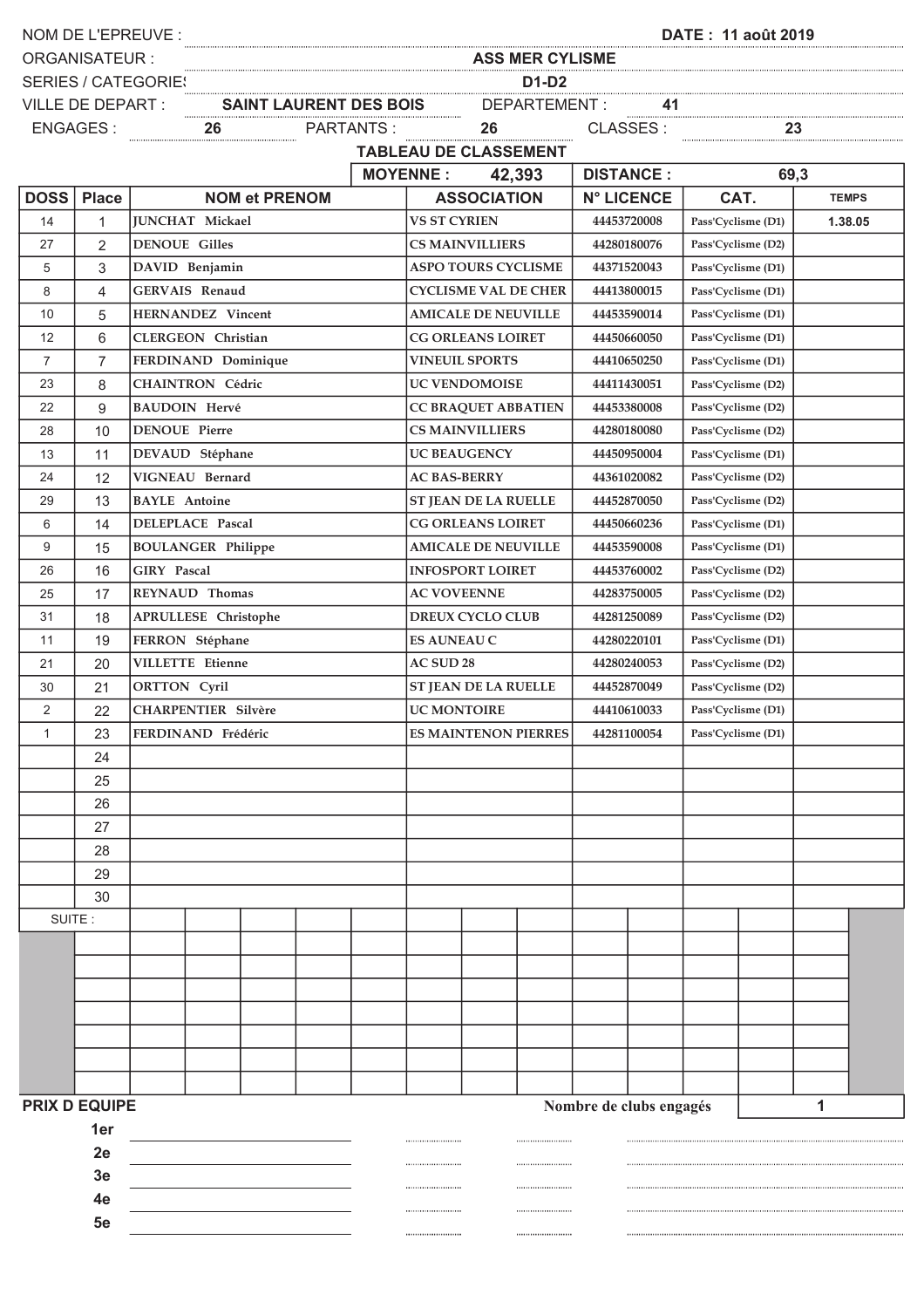| NOM DE L'EPREUVE :                                   |                 |                             |  |  |  |  |                                            |                                                                                                                  |                             |                   |                    |                    |                    |              |  |  |  |
|------------------------------------------------------|-----------------|-----------------------------|--|--|--|--|--------------------------------------------|------------------------------------------------------------------------------------------------------------------|-----------------------------|-------------------|--------------------|--------------------|--------------------|--------------|--|--|--|
| <b>ORGANISATEUR:</b>                                 |                 |                             |  |  |  |  |                                            | ASS MER CYLISME                                                                                                  |                             |                   |                    |                    |                    |              |  |  |  |
| <b>SERIES / CATEGORIES</b>                           |                 |                             |  |  |  |  |                                            | EGORIES<br>ART : SAINT LAURENT DES BOIS DEPARTEMENT : 41<br>30 DEPARTEMENT : 41<br>30 DARTANTS : 30 CLASSES : 28 |                             |                   |                    |                    |                    |              |  |  |  |
| <b>VILLE DE DEPART :</b>                             |                 |                             |  |  |  |  |                                            | $\sqrt{1}$ : 41<br>CLASSES: 28                                                                                   |                             |                   |                    |                    |                    |              |  |  |  |
|                                                      | <b>ENGAGES:</b> |                             |  |  |  |  |                                            |                                                                                                                  |                             |                   |                    |                    |                    |              |  |  |  |
|                                                      |                 |                             |  |  |  |  |                                            | <b>TABLEAU DE CLASSEMENT</b>                                                                                     |                             |                   |                    |                    |                    |              |  |  |  |
|                                                      |                 |                             |  |  |  |  | <b>MOYENNE:</b>                            | 36,637                                                                                                           |                             |                   | <b>DISTANCE:</b>   | 49,5               |                    |              |  |  |  |
| <b>DOSS</b>                                          | <b>Place</b>    | <b>NOM et PRENOM</b>        |  |  |  |  | <b>ASSOCIATION</b>                         |                                                                                                                  |                             | <b>N° LICENCE</b> | CAT.               |                    |                    | <b>TEMPS</b> |  |  |  |
| 65                                                   | $\mathbf{1}$    | MANCEAU Sébastien           |  |  |  |  |                                            | <b>CS MAINVILLIERS</b>                                                                                           |                             |                   | 44280180176        | Pass'Cyclisme (D3) | 1.21.04            |              |  |  |  |
| 47                                                   | $\overline{2}$  | POIGET Sébastien            |  |  |  |  | <b>CC BRAQUET ABBATIEN</b>                 |                                                                                                                  |                             |                   | 44453380016        |                    | Pass'Cyclisme (D3) |              |  |  |  |
| 41                                                   | 3               | <b>MIRMAN</b> Daniel        |  |  |  |  | <b>UC CHATEAUROUX</b>                      |                                                                                                                  |                             |                   | 44360290159        | Pass'Cyclisme (D3) |                    |              |  |  |  |
| 60                                                   | 4               | LE GRANDVALET Stéphane      |  |  |  |  |                                            | <b>CE PROCTER ET GAMBLE</b>                                                                                      |                             |                   | 44413660001        |                    |                    |              |  |  |  |
| 66                                                   | 5               | <b>VILLAIN Patrick</b>      |  |  |  |  | <b>UC ORLEANS</b>                          |                                                                                                                  |                             |                   | 44450710115        | Pass'Cyclisme (D3) |                    |              |  |  |  |
| 55                                                   | 6               | <b>BEAUDOUIN</b> Christophe |  |  |  |  |                                            | <b>VC BEAUGENCY</b>                                                                                              |                             | 44450950005       | Pass'Cyclisme (D3) |                    |                    |              |  |  |  |
| 50                                                   | $\overline{7}$  | PERRONNET CYRIL             |  |  |  |  |                                            | <b>ABC SAINT CALAIS</b>                                                                                          |                             |                   | 52721440120        |                    | Pass'Cyclisme (D3) |              |  |  |  |
| 54                                                   | 8               | <b>MERLAEN Patrick</b>      |  |  |  |  |                                            | <b>VC DU BEAUNOIS</b>                                                                                            |                             |                   | 44453030134        | Pass'Cyclisme (D3) |                    |              |  |  |  |
| 51                                                   | 9               | <b>GUILLIER STANISLAS</b>   |  |  |  |  | <b>VS FERTOIS</b>                          |                                                                                                                  |                             |                   | 52721920003        | Pass'Cyclisme (D3) |                    |              |  |  |  |
| 46                                                   | 10              | POIGET Franck               |  |  |  |  |                                            | <b>CC BRAQUET ABBATIEN</b>                                                                                       |                             |                   | 44453380015        | Pass'Cyclisme (D3) |                    |              |  |  |  |
| 64                                                   | 11              | <b>LHERMITTE Bruno</b>      |  |  |  |  |                                            | <b>CS MAINVILLIERS</b>                                                                                           |                             |                   | 44280180020        |                    | Pass'Cyclisme (D3) |              |  |  |  |
| 49                                                   | 12              | PELTIER YVAN                |  |  |  |  |                                            | <b>ABC SAINT CALAIS</b>                                                                                          |                             |                   | 52721440134        |                    | Pass'Cyclisme (D3) |              |  |  |  |
| 45                                                   | 13              | <b>BOISQUILLON Alain</b>    |  |  |  |  |                                            | <b>CC BRAQUET ABBATIEN</b>                                                                                       |                             |                   | 44453380038        |                    | Pass'Cyclisme (D3) |              |  |  |  |
| 67                                                   | 14              | <b>CHIBOIS</b> Victorine    |  |  |  |  | <b>AC SUD 28</b>                           |                                                                                                                  |                             |                   | 44280240023        | $I-D$              |                    |              |  |  |  |
| 56                                                   | 15              | CIOMYK Dominique            |  |  |  |  |                                            | <b>VC BEAUGENCY</b>                                                                                              |                             |                   | 44450950047        |                    | Pass'Cyclisme (D3) |              |  |  |  |
| 59                                                   | 16              | <b>GOURON</b> Aurelien      |  |  |  |  |                                            | <b>TEAM CYCLISME SUPER U</b>                                                                                     |                             |                   | 50172150010        |                    | Pass'Cyclisme (D3) |              |  |  |  |
| 42                                                   | 17              | TOURETTE Thierry            |  |  |  |  |                                            | <b>ASPTT ORLEANS</b>                                                                                             |                             |                   | 44452860051        | Pass'Cyclisme (D3) |                    |              |  |  |  |
| 62                                                   | 18              | <b>SERGENT Gilles</b>       |  |  |  |  |                                            | <b>CE PROCTER ET GAMBLE</b>                                                                                      |                             |                   | 44413660016        | Pass'Cyclisme (D3) |                    |              |  |  |  |
| 69                                                   | 19              | <b>BORDIER</b> Alexandre    |  |  |  |  |                                            | <b>BLOIS CYCLOSPORT</b>                                                                                          |                             |                   | 44413360077        |                    | Pass'Cyclisme (D3) |              |  |  |  |
| 43                                                   | 20              | CERFEUILLET Stéphane        |  |  |  |  |                                            |                                                                                                                  | <b>LA PEDALE PATICHONNE</b> |                   | 44451080044        |                    | Pass'Cyclisme (D3) |              |  |  |  |
| 58                                                   | 21              | MONTIGNY Rodolphe           |  |  |  |  |                                            | <b>VC BEAUGENCY</b>                                                                                              |                             |                   | 44450950008        |                    | Pass'Cyclisme (D3) |              |  |  |  |
| 51                                                   | 22              | <b>GUILLIER STANISLAS</b>   |  |  |  |  | <b>VS FERTOIS</b>                          |                                                                                                                  |                             |                   | 52721920003        |                    | Pass'Cyclisme (D3) |              |  |  |  |
| 48                                                   | 23              | <b>BOULAY NICOLAS</b>       |  |  |  |  |                                            | <b>ABC SAINT CALAIS</b>                                                                                          |                             |                   | 52721440138        |                    | Pass'Cyclisme (D3) |              |  |  |  |
| 61                                                   | 24              | PIECHACZ Gilles             |  |  |  |  |                                            | <b>CE PROCTER ET GAMBLE</b>                                                                                      |                             |                   | 44413660011        |                    | Pass'Cyclisme (D3) |              |  |  |  |
| 63                                                   | 25              | <b>VALLEE Patrick</b>       |  |  |  |  | <b>CE PROCTER ET GAMBLE</b><br>44413660002 |                                                                                                                  |                             |                   |                    |                    | Pass'Cyclisme (D3) |              |  |  |  |
| 70                                                   | 26              | <b>GIRAUDEAU Romain</b>     |  |  |  |  |                                            | <b>UC VENDOMOISE</b>                                                                                             |                             |                   | 44411430270        |                    | Pass'Cyclisme (D3) |              |  |  |  |
| 68                                                   | 27              | <b>LE CORNEC Emeline</b>    |  |  |  |  | <b>COURCOURONNES C.F</b>                   |                                                                                                                  |                             |                   | 48913500054        |                    | $I-D$              |              |  |  |  |
| 53                                                   | 28              | <b>ARNAULT Xavier</b>       |  |  |  |  |                                            | <b>AAJ BLOIS CYCLISME</b>                                                                                        |                             |                   | 44410550088        |                    | Pass'Cyclisme (D3) |              |  |  |  |
|                                                      | 29              |                             |  |  |  |  |                                            |                                                                                                                  |                             |                   |                    |                    |                    |              |  |  |  |
|                                                      | 30              |                             |  |  |  |  |                                            |                                                                                                                  |                             |                   |                    |                    |                    |              |  |  |  |
| SUITE:                                               |                 |                             |  |  |  |  |                                            |                                                                                                                  |                             |                   |                    |                    |                    |              |  |  |  |
|                                                      |                 |                             |  |  |  |  |                                            |                                                                                                                  |                             |                   |                    |                    |                    |              |  |  |  |
|                                                      |                 |                             |  |  |  |  |                                            |                                                                                                                  |                             |                   |                    |                    |                    |              |  |  |  |
|                                                      |                 |                             |  |  |  |  |                                            |                                                                                                                  |                             |                   |                    |                    |                    |              |  |  |  |
|                                                      |                 |                             |  |  |  |  |                                            |                                                                                                                  |                             |                   |                    |                    |                    |              |  |  |  |
|                                                      |                 |                             |  |  |  |  |                                            |                                                                                                                  |                             |                   |                    |                    |                    |              |  |  |  |
|                                                      |                 |                             |  |  |  |  |                                            |                                                                                                                  |                             |                   |                    |                    |                    |              |  |  |  |
|                                                      |                 |                             |  |  |  |  |                                            |                                                                                                                  |                             |                   |                    |                    |                    |              |  |  |  |
| <b>PRIX D EQUIPE</b><br>Nombre de clubs engagés<br>1 |                 |                             |  |  |  |  |                                            |                                                                                                                  |                             |                   |                    |                    |                    |              |  |  |  |
| 1er                                                  |                 |                             |  |  |  |  |                                            |                                                                                                                  |                             |                   |                    |                    |                    |              |  |  |  |
|                                                      | 2e              |                             |  |  |  |  |                                            |                                                                                                                  |                             |                   |                    |                    |                    |              |  |  |  |
|                                                      | 3e              |                             |  |  |  |  |                                            |                                                                                                                  |                             |                   |                    |                    |                    |              |  |  |  |
| 4e                                                   |                 |                             |  |  |  |  |                                            |                                                                                                                  |                             |                   |                    |                    |                    |              |  |  |  |
|                                                      | 5e              |                             |  |  |  |  | ,,,,,,,,,,,,,,,,,,,,,,                     |                                                                                                                  |                             |                   |                    |                    |                    |              |  |  |  |